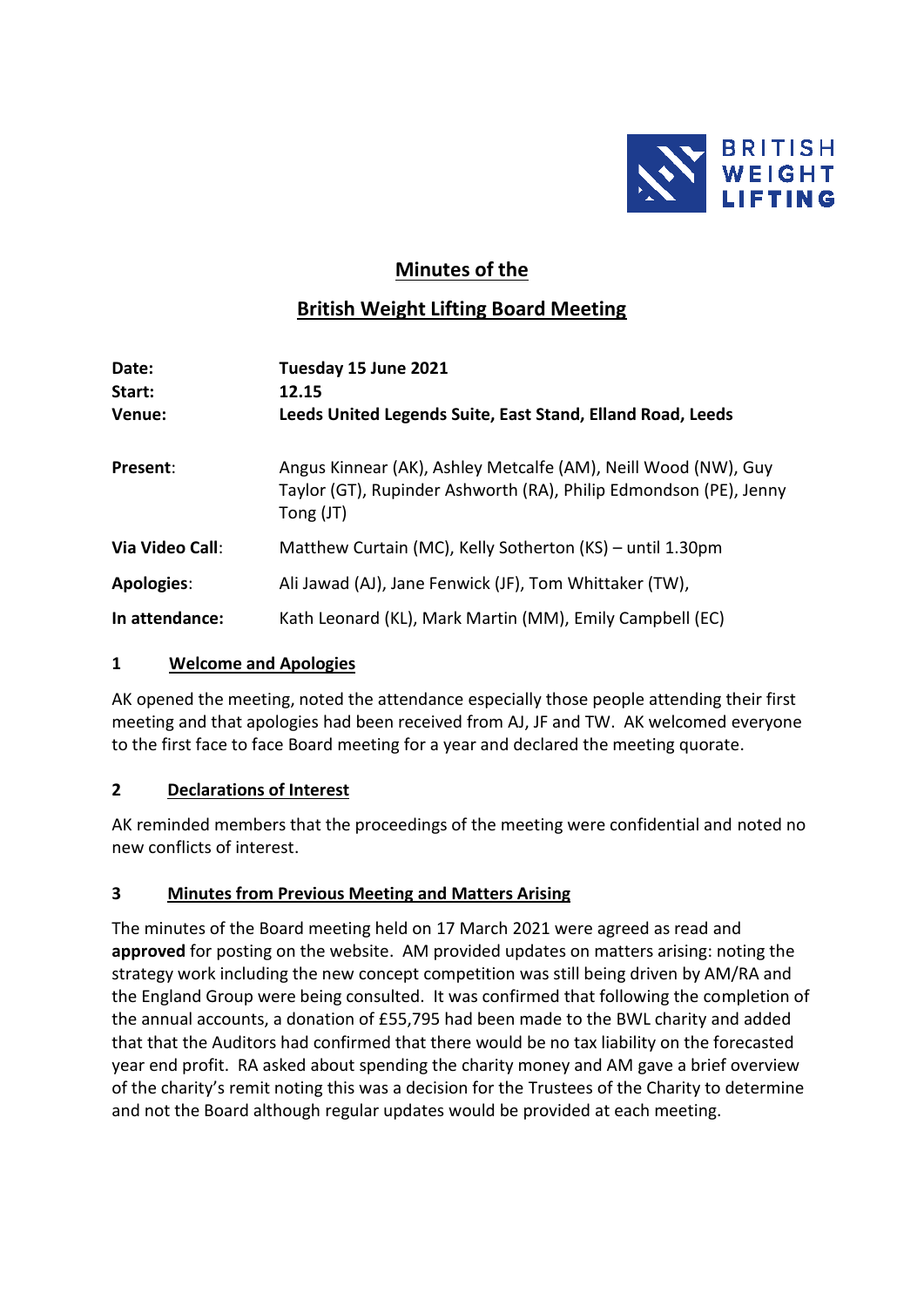## **4 Decisions Taken outside the Board Meeting**

It was noted that JT had agreed to take on the role of Board Champion for Equality, Diversity and Inclusivity matters and that she would sit on the Performance Sub Committee as Vice-Chair. PE had taken on the role of Board Champion for Safeguarding and Anti-doping matters.

### **5 Minutes and Recommendations from the Sub-Committees**

BWL Strategy 2021-25 Update – RA updated the Board on progress made with the new strategy following further extensive consultations with a variety of stakeholders and included a brief presentation showing BWL's focus aligned to the new Sport England strategy.

The key aim would be for the NGB to position itself to a much broader and more diverse audience and range of partners, with a key role and voice promoting strength training and the real benefits of being strong, whilst ensuring we do not lose any focus on our key sports of Olympic weightlifting and para-powerlifting and our members and clubs remain key stakeholders at the heart of everything we do.

There was further discussion covering the strategic direction of the draft update and JT noted concern over how this change would be communicated to the current membership and GT noted as a membership organisation it was important to maintain good engagement with the members over the new strategy and ensure it was relevant and beneficial to them. It was noted that the strength market was a very competitive and crowded space which would need to be addressed as part of positioning and implementing the new strategy.

The need to have an offer for school children and teachers was also proposed and **it was agreed to explore further opportunities** and ensure it was included as part of the next strategic cycle.

RA provided a further update on the development of the new concept competition noting the need for BWL to broaden its offer in order to increase membership and overall relevance to more people. She noted that this had been in development for some time and was currently being reviewed scientifically by Dave Hembrough of Sheffield Hallam University, with the new format due to be finalised by the end of July. It was hoped the new competition would be easily accessible but maintain a serious yet simple format that was straightforward to understand and be completed in two hours. With no weight categories due to the use of algorithms, proposed, RA added that the opportunity for any individual to compete fairly against anyone else would be a major advantage.

JT noted her concern of the potential similarities to CrossFit and powerlifting and the impact this might have on current members. RA responded that a consultation process still needed to be implemented and agreed that communication with members was crucial. AK noted the competition although open to our current membership was designed to target a new audience and allow more people to become involved which might attract further funding, encourage broadcast appeal and be a potential source of future talent.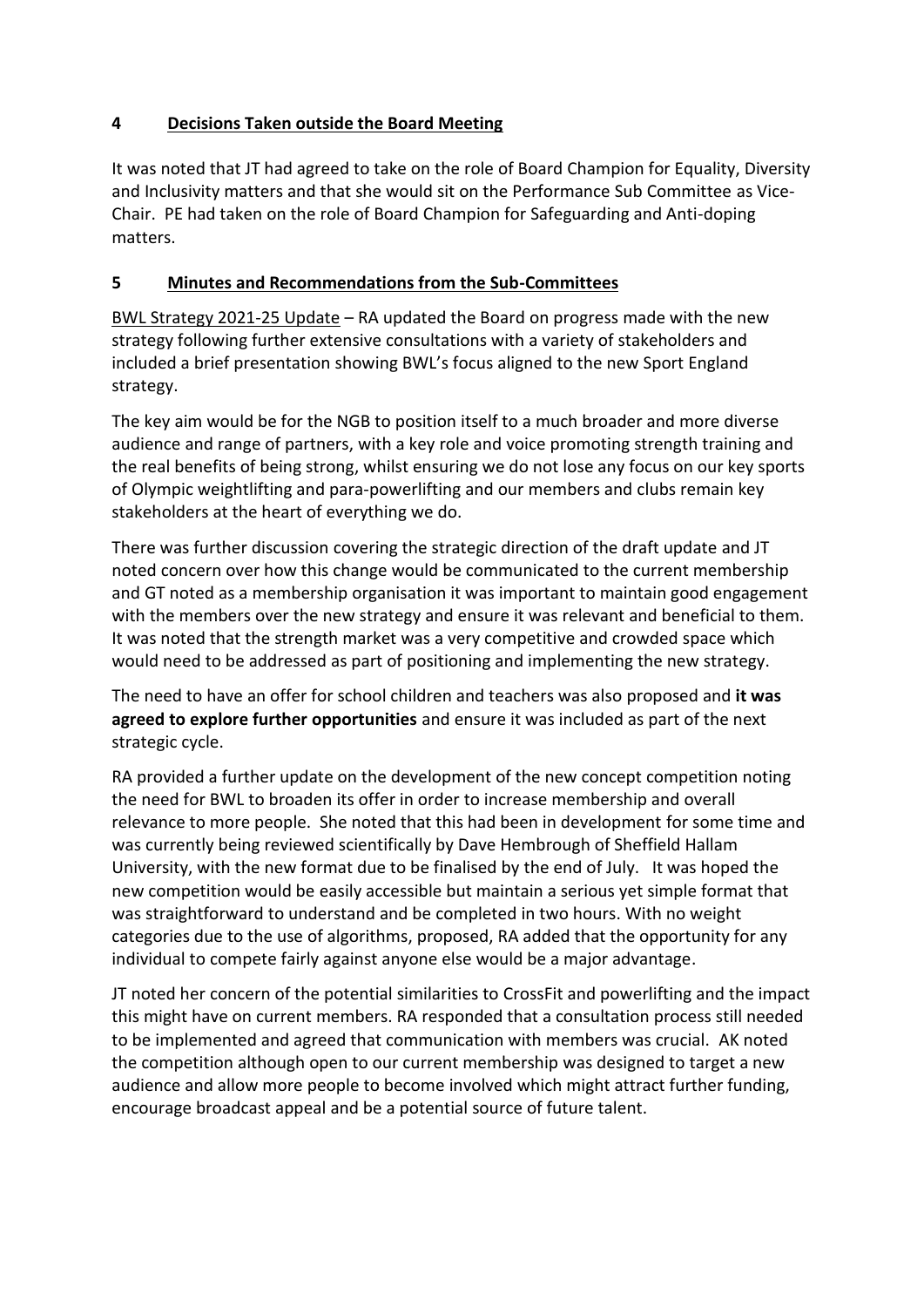Performance Committee TOR – KS noted that there had not been a meeting of the Committee recently but the TOR had been reviewed and a revised draft had been circulated to the Board in advance. **The Board approved the new TOR**.

KS apologised as she needed to leave the meeting at this point.

The order of the agenda was then changed.

### **9 Board Matters**

Risk Register – It was noted that there were no changes to the risk register since the last meeting.

Complaints Log – It was noted that there were no new complaints. JT asked about feedback from the British Championships, and this was discussed, noting some noise on social media but that no complaints had been formally received.

IWF Constitutional Congress – A paper had been circulated in advance of the meeting and MC provided a brief overview. **The recommendations were approved by the Board**.

BWL Foundation – AM confirmed that the charity was due to be launched imminently, and an external consultant was investigating sources of funding available.

CEO Report – The May operational scorecard had been circulated in advance and it was noted overall all areas were progressing well. No comments were raised.

Forward Agenda – The agenda was noted.

UK Sport / Sport England Future Funding – AM advised that UK Sport had extended its support for BWL's International Relations strategy and **he agreed to circulate a copy of the final submission** to the Board. Additional Games Ready funding had also been **agreed by UKS** to support the elite athletes in the run up to the Games, once individuals had officially qualified.

Equality, Diversity & Inclusion Action Plan - The updated plan had been circulated in advance. JT noted she had recently discussed this area with KL and provided an overview of her thoughts around this subject. The Board discussed the topic at length and it was agreed that the organisation needed to identify a number of projects/campaigns that could be delivered well and enable good engagement with the whole membership to really progress this area and create impact. Due to limited resources, t**he need to focus on fewer but more meaningful and impactful projects was agreed to be a key priority**. Both JT and EC thought there were good opportunities to involve athletes in these projects to help drive them forward and attract future member involvement.

#### **7 Finance Matters**

Management Accounts for April 2021 - MM gave an overview of the April management accounts noting it had been a positive start to the new financial year with the organisation making a further modest profit. He also provided an overview of the current and forecast reserves along with the financial risks and opportunities faced for the rest of the year. MM outlined that the balance sheet remained healthy and that despite the on-going covid related challenges the organisation was in a strong position to face any future uncertainty.